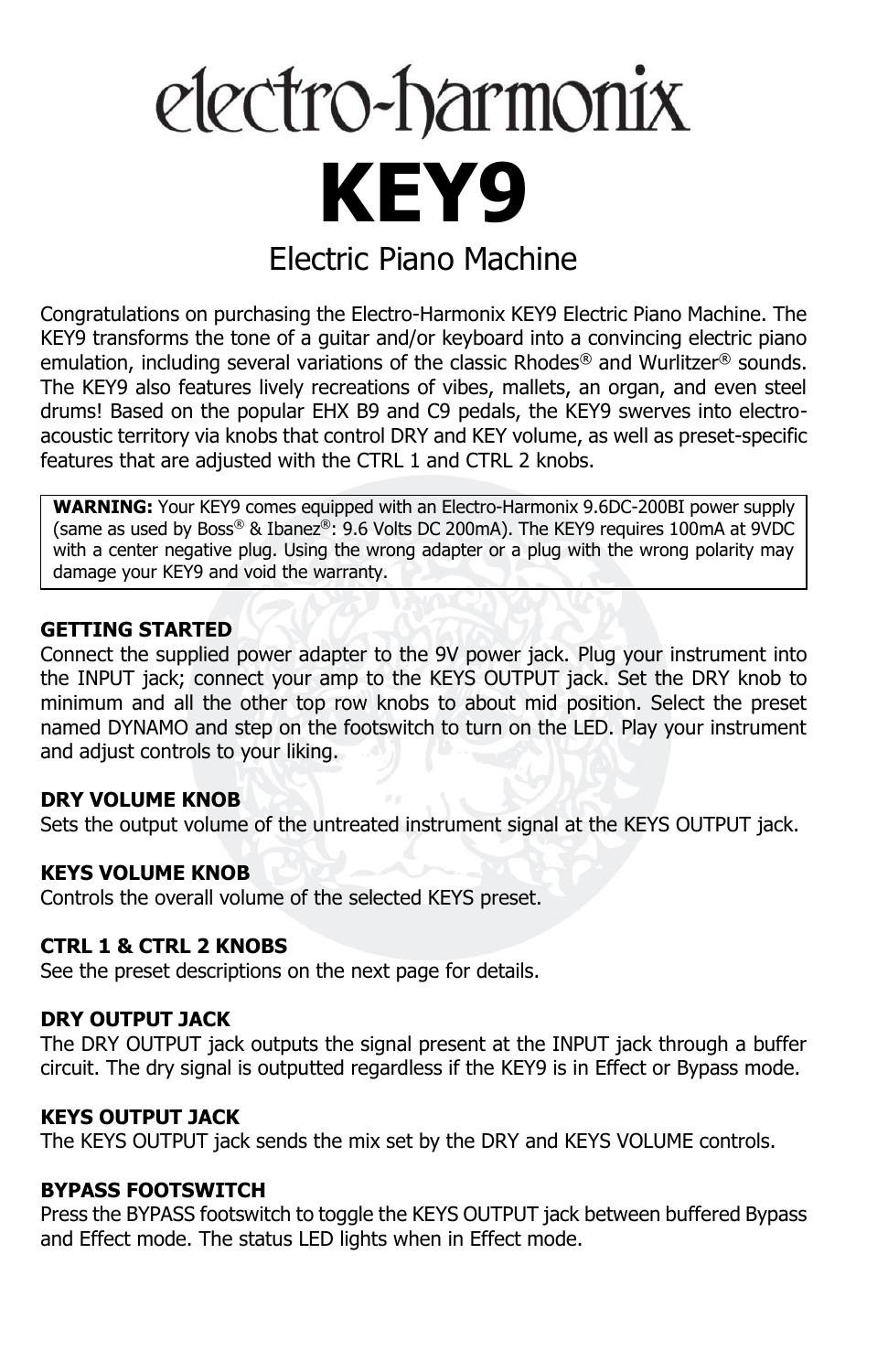## **PRESET DESCRIPTIONS**

- 1. **DYNAMO –** An evocation of the "Dyno My" modified Fender Rhodes® electric pianos of the 1970s and 1980s. CTRL 1 adds bass to the lower strings of your guitar. CTRL 2 adjusts the "tine" or high-end overtones.
- 2. **WURLI –** Electro-Harmonix pays homage to the classic sound of the Wurlitzer® electric piano. CTRL 1 adjusts tremolo depth. CTRL 2 sets tremolo speed.
- 3. **SUITCASE –** This preset pays tribute to the sound of a Fender Rhodes® electric piano routed through a phase shifter. CTRL 1 adds a bass octave and adjusts the "tine" or high-end overtones. CTRL 2 sets the phase shifter speed.
- 4. **MALLETS –** Here we have the sound of a wood marimba. CTRL 1 adjusts chorus depth. CTRL 2 sets chorus speed.
- 5. **EIGHTY EIGHT –** This preset emulates a Fender Rhodes® 88 electric piano with built-in tremolo. CTRL 1 adjusts tremolo depth. CTRL 2 sets tremolo speed.
- 6. **TRI-GLORIOUS –** EHX's take on the lush sound of a Dytronics/Dyno My CS-5 Tri Stereo Chorus. CTRL 1 adjusts chorus depth. CTRL 2 sets chorus speed.
- 7. **VIBES –** Here we capture the sound of a metal vibraphone with motorized tremolo. CTRL 1 adjusts the high pitch attack. CTRL 2 sets tremolo speed.
- 8. **ORGAN –** This preset offers a highly touch-responsive percussive organ. CTRL 1 adjusts the high frequencies (treble). CTRL 2 sets the rotating speaker speed.
- 9. **STEEL DRUMS –** A "bang on" recreation of the distinctive metallic sound of a steel drum. CTRL 1 adjusts chorus depth. CTRL 2 sets chorus speed.

## **PRESET TEMPLATES**

Please see the enclosed setting sheet for suggestions on how to set the knobs for each preset. A blank user settings page is also included. Photocopy the blank user setting page to keep a record of your preferred sounds. Or, download a PDF of blank settings at http://www.ehx.com/assets/instructions/key9-presets-outlines.pdf.

## **NOTES AND SPECIFICATIONS**

- Buffered bypass
- Input impedance:  $1M\Omega$
- Output impedance (for both output jacks):  $500\Omega$
- Current draw: 100mA

**Rhodes is a registered trademark of Joseph Brandstetter. Wurlitzer is a registered trademark of Gibson/Baldwin.**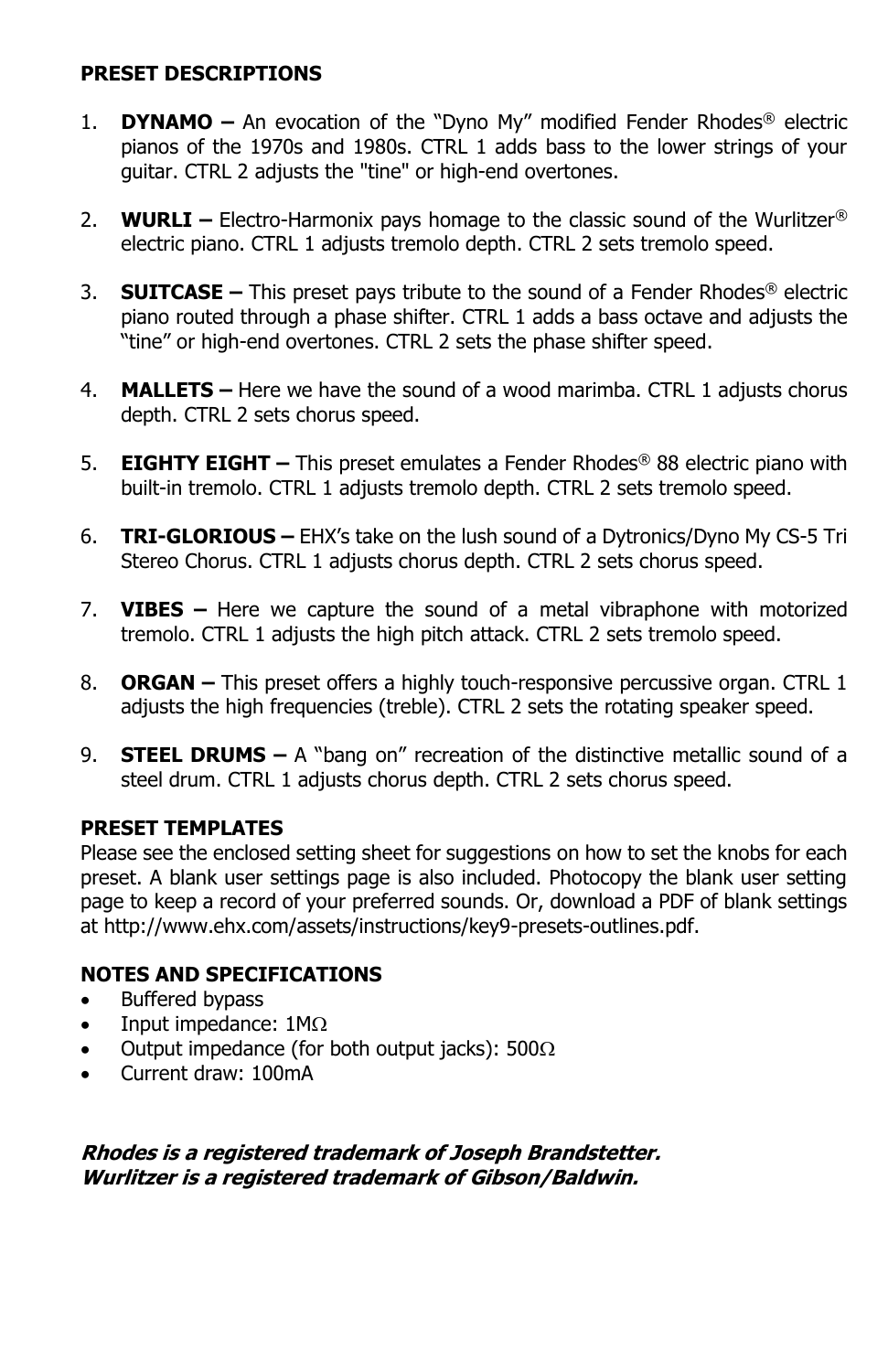## **TIPS ON GETTING OPTIMUM PERFORMANCE FROM THE KEY9**

- 1. The KEY9 is generally best used as the first pedal in an effects chain. Place modulation, delay, and reverb effects after the KEY9. The unit will not perform well if placed in the effects loop of a guitar amp.
- 2. The KEY9 typically works best using the bridge pickup of a guitar, although some presets do sound good on the neck pickup. If a guitar's pickup has a weak output, performance can be improved by putting a clean boost or a compressor in front of the KEY9. Avoid placing a distortion or overdrive in front of the KEY9. Placing distortion or overdrive in front of the KEY9 will muddy up the input signal and cause the tracking to be unstable. If overdrive or distortion is desired it's best to place it after the KEY9.
- 3. Some guitar amplifiers have an uneven, peaky frequency response that may cause some sounds to be over accentuated. Use a compressor in front of or after the KEY9 to help smooth out this "peakiness."
- 4. The KEY9 upper frequency range is limited for sounds such as Vibes or Mallets. This limitation is due to nature of the actual sounds of these percussive-oriented instruments, where harmonics decrease as the note is played increasingly higher. On guitar, the usable range for these sounds goes up to the 15th fret of the high-E string. The harmonics of the attacks are just too high above that and all that is left is the sound's attack. As a point of reference, think about the top notes on a piano, where just about all you can hear is the attack in the form of hammer noise.
- 5. The KEY9 typically tracks great and will follow whatever you play, but sloppy guitar playing will sound like a sloppy electric piano player. The KEY9 will bend notes as you bend them on the guitar. However, electric pianos do not bend, so for a more authentic sound avoid or limit bending.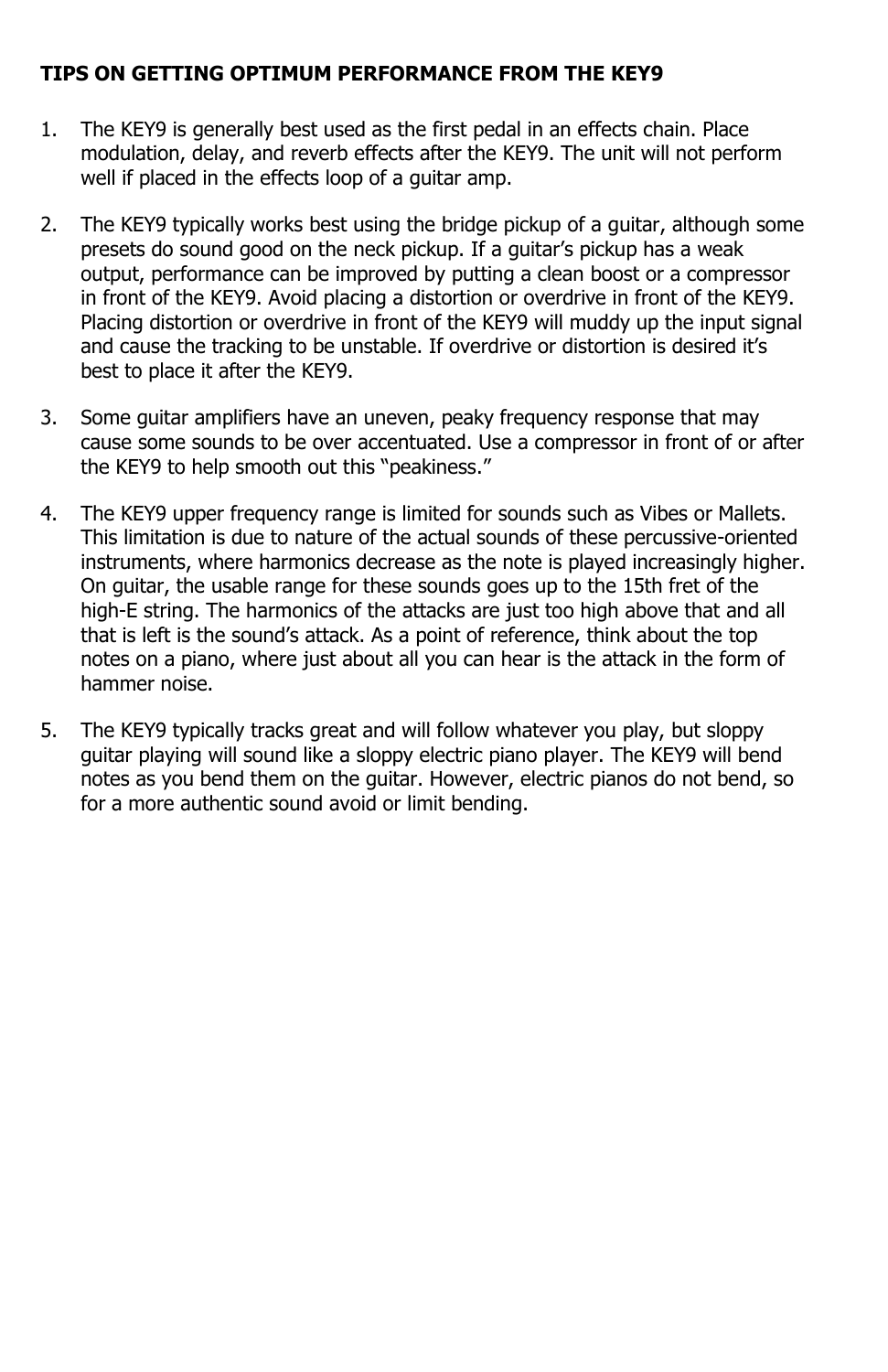## **KEY9 SUGGESTED FACTORY SETTINGS**

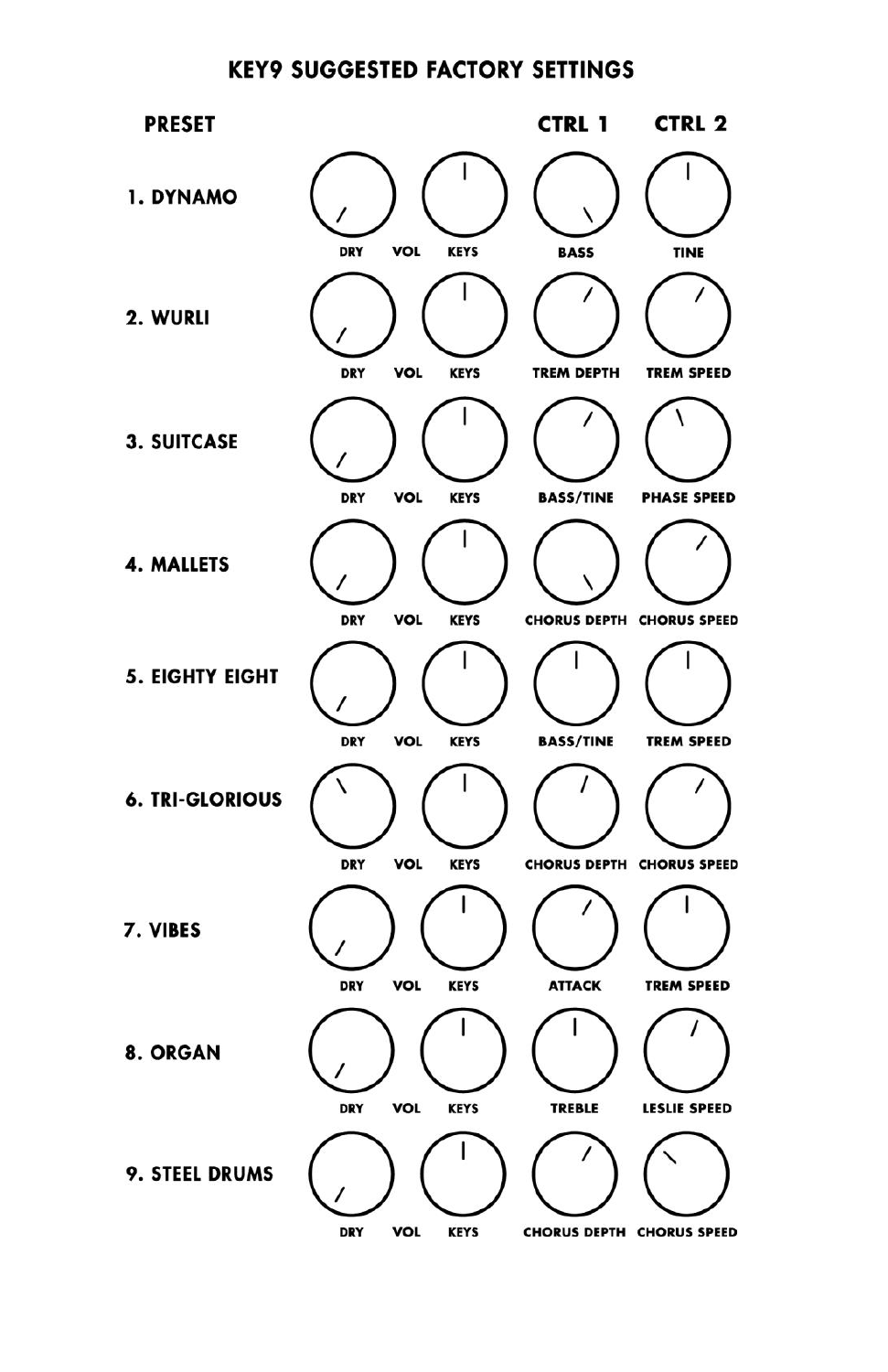## **KEY9 USER SETTINGS**